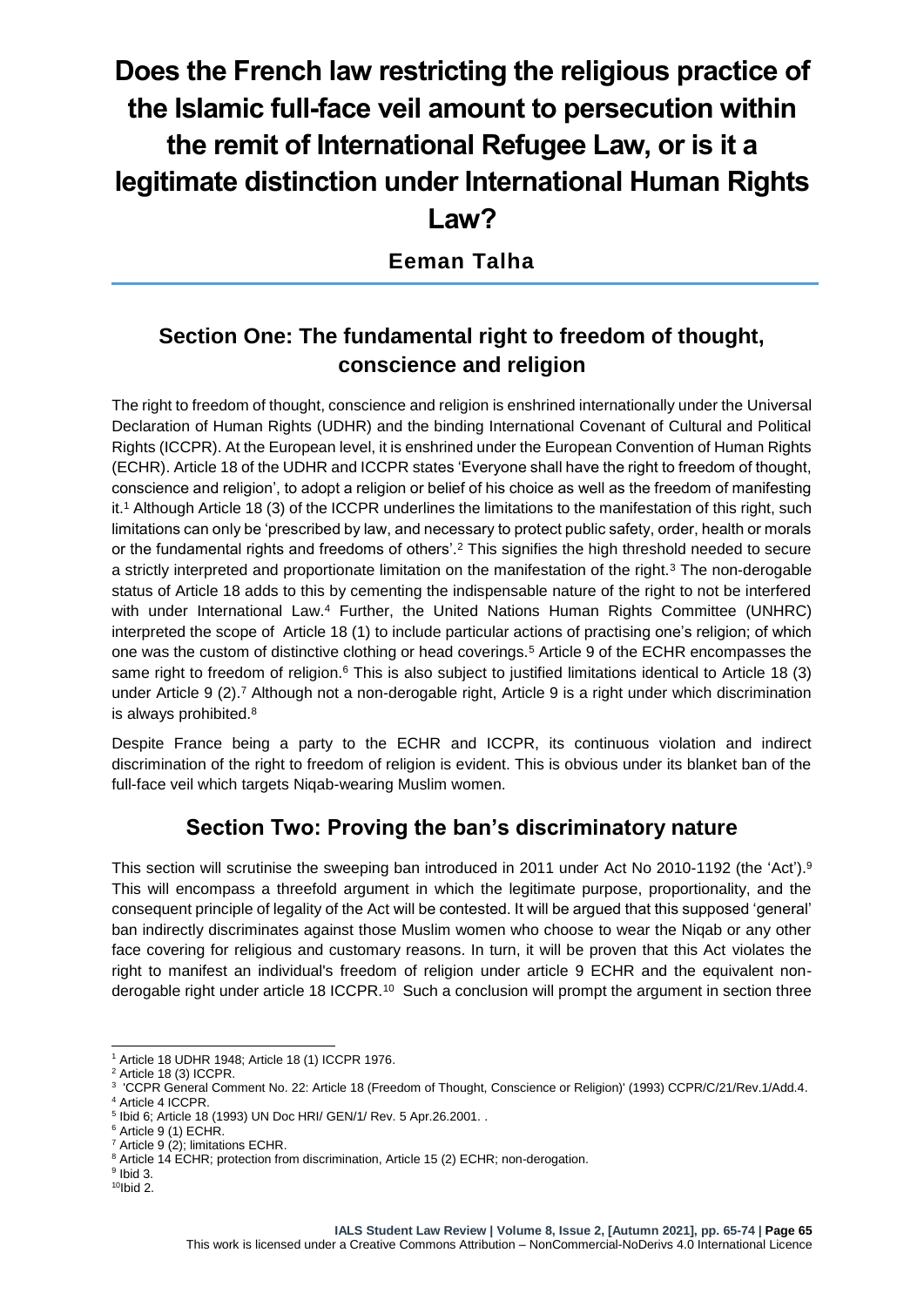which focuses on; why and how such illegitimate discrimination under International Human Rights Law can enter the realm of persecution in International Refugee Law.

In line with the pillars of proportionality and legitimate purpose, we must examine the ban's proportionality in relation to the aims of the legislation and ask; *is this ban proportionate to the aims of the legislation?*

Article 1 of the Act states that '*No one shall, in any public space, wear clothing designed to conceal the face'*. <sup>11</sup> The pursued aims of Article 1 are explained by the French Government in *S.A.S v France* as follows: *'1. equality between men and women, 2. respect for compliance with the minimal requirements of life in society, and 3. the protection of public order'.<sup>12</sup>* It is clear from the onset that such vague and abstract objectives cannot warrant a direct infringement of the right to manifest one's religion in the context of a blanket ban.

The State has tried to justify these aims through each of them serving a legitimate purpose. Indeed, the first two aims are recognised as fundamental pillars of the functioning of France's secularist Republic. Secularism is upheld by the notion of '*le vivre ensemble*' or 'living together' in which an open society is required, and the full-face veil allegedly curbs such a requirement. The French government argues that public spaces are the main place in which social interactions take place.<sup>13</sup> This means that every individual's face *must* be identifiable in such environments for the sake of the minimum degree of trust to be manifested between individuals, and for others not to be allowed to unfairly conceal themselves and impair interactions. In this section, it will be argued that the State's justifications are ambiguous and illogical. One example of the above is the rationalization of upholding gender equality, which is infringed on by the State's law which has the aim and effect of depriving a certain group of women of the right to manifest their core religious beliefs, from which they gain their individual sense of freedom and equality.

Theoretically, the protection of gender equality and human dignity could be a legitimate aim under Article 9 ECHR due to language regarding 'the protection of the rights and freedoms of others.'<sup>14</sup> The State has demonstrated that gender equality is not a justified reason for the ban by making assumptions on behalf of 2000 French women that wear it out of choice.<sup>15</sup> Evidence of such misinformed assumptions is inherent in the report of the French Constitutional Council, which was given authority by the Senate to declare if the Act was compliant with the French Constitution.<sup>16</sup> The Council affirmed compliance with the Constitution, by stating that section 1 of the Act, which affirms that the purpose of the Act is 'to protect the Muslim women who were placed in a situation of exclusion and inferiority (by wearing the Niqab)… is compatible with the constitutional principles of liberty and equality'.<sup>17</sup> It can be granted that some women are forced to wear the Niqab against their will and the State may wish to aid them through protective measures. Yet, the contextual problem is that the State is assuming that **all** Muslim women, who wear face coverings such as the Niqab, are under duress rather than accepting that many are expressing themselves out of free choice.<sup>18</sup> The State is subjectively associating 'equality' to how much an individual covers their body and face, the Niqab being a signpost for inequality in modern society.

<sup>&</sup>lt;sup>11</sup> Article 1 ibid 13.

<sup>12</sup> *S.A.S. v. France* [2014] ECHR 695, French Government Submissions, page 48, para 116, App. No. 43835/11 (Eur. Ct. H.R. filed July 31, 2013).

<sup>13</sup> Public spaces are listed under Article 2 of *Act No 2010-1192* as; For the application of Section 1, the public space shall be composed of the public highway and premises open to the public or used for the provision of a public service. 'France: Law Prohibiting The Wearing Of Clothing Concealing One's Face In Public Spaces Found Constitutional | Global Legal Monitor' (*Loc.gov*, 2020) [<https://www.loc.gov/law/foreign-news/article/france-law-prohibiting-the-wearing-of-clothing-concealing-ones](https://www.loc.gov/law/foreign-news/article/france-law-prohibiting-the-wearing-of-clothing-concealing-ones-face-in-public-spaces-found-constitutional/)[face-in-public-spaces-found-constitutional/>](https://www.loc.gov/law/foreign-news/article/france-law-prohibiting-the-wearing-of-clothing-concealing-ones-face-in-public-spaces-found-constitutional/) accessed 12 December 2019. .

<sup>14</sup> Article 9 (2) ECHR; Eva Brems, 'Face Veil Bans in The European Court of Human Rights: The Importance of Empirical Findings' [2014] Ghent University <https://www.researchgate.net/publication/294291849> accessed 10 December 2019. <sup>15</sup> <http://ir.lawnet.fordham.edu/cgi/viewcontent.cgi?article=2591&context=ilj> page 1017.

<sup>&</sup>lt;sup>16</sup> Specific Constitutional principles under Article 4 (liberty) and 5 (equality) of the Declaration of the Rights of Man and the Citizen of 1789.

<sup>17</sup> Act no 2010 1192 Section 1: Constitutional council in *S.A.S. v France page* 11.

<sup>&</sup>lt;sup>18</sup> In the interviews conducted, a significant number of women who wear a face veil showed that it was the result of an autonomous choice; A Moors, 'Face Veiling in The Netherlands: Public Debates and Women's Narratives.' (2014) Cambridge: Cambridge University Press. In E. Brems (Ed.), The Experiences of Face Veil Wearers in Europe and the Law (Cambridge Studies in Law and Society'.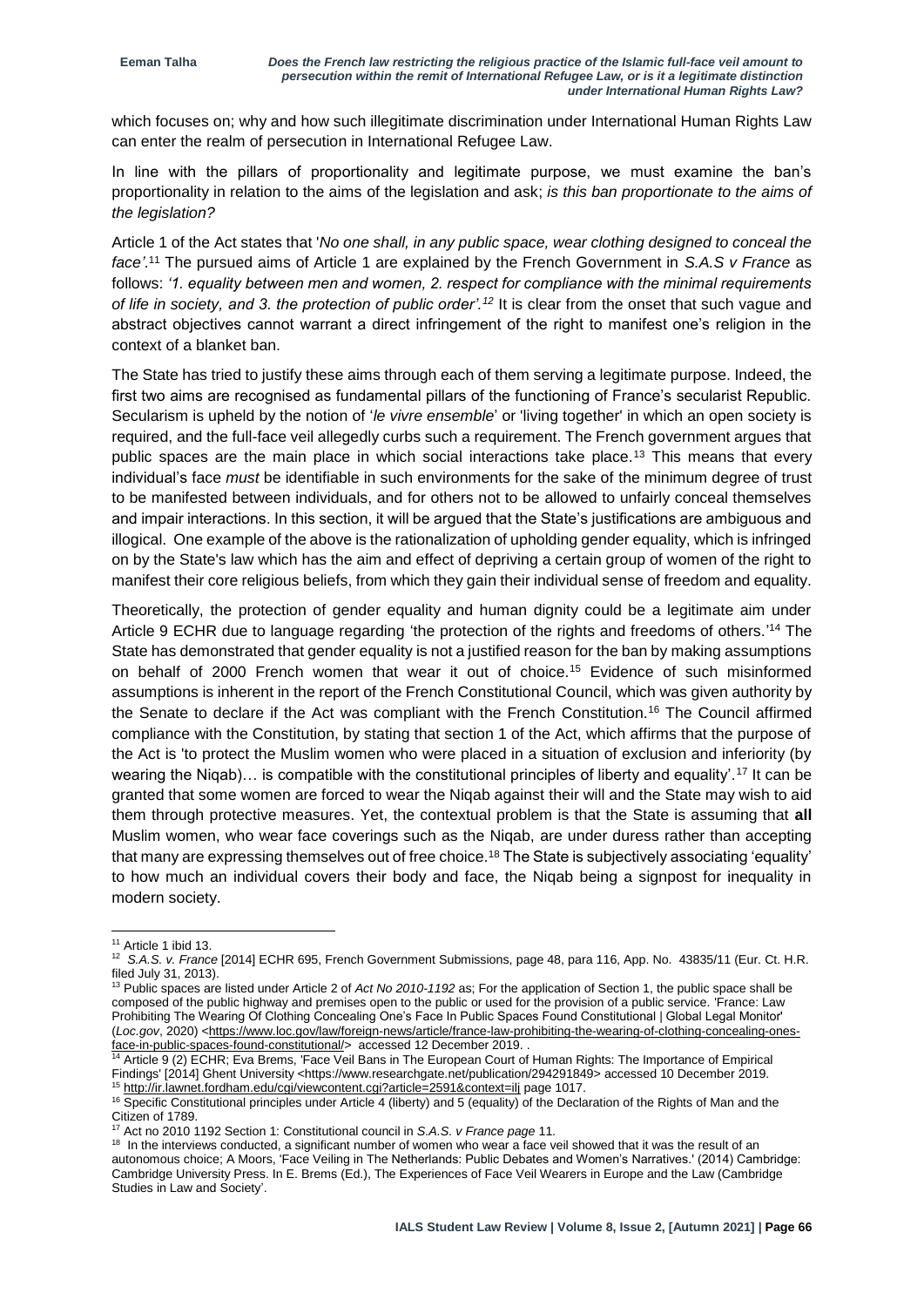With such a sweeping ban, there lies a deeper discriminatory intention that drives more towards subjugation than a solution. This is even more dangerous where violations of religious beliefs are considered lawful. In their report, the Council did not see that the ban contradicts the constitutional principle which states: 'No one shall be harassed on account of his opinions and beliefs, even religious, on condition that their manifestation does not disturb public order as determined by law'.<sup>19</sup> The danger here is that the Niqab is considered a hindrance to the maintenance of public order which supposedly makes the ban necessary. The discriminatory aims and realities of the criminal nature that the ban possesses are glossed over in the name of such 'legitimate purposes'.

However, case law does not find gender equality to serve a legitimate purpose. The European Court of Human Rights in *S.A.S. v France* rejected the State's gender equality argument by stating that a State Party cannot invoke gender equality to ban a practice that is defended by women.<sup>20</sup> This is seemingly against the very notion of gender equality and does not equate to a valid limitation of the freedom of religion through any of the requirements.<sup>21</sup> Despite this, the State has still attempted to put forth a questionable argument under the second aim of the ban; that there are apparent rights of the society which are being inflicted by the public wearing of the full-face veil.

The French State has alleged, on numerous occasions, that the notion of living together which calls for 'the observance of the minimum requirements of life in society', justifies a limitation of Article 9 (1) and Article 18 (1) due to the competing rights and freedoms of others.<sup>22</sup> These competing rights have been claimed by the State as the right to interact with any individual and the right to not be disturbed by others wearing full-face veils.<sup>23</sup> France contends that living together in an open society, underpinned by the above-competing rights, is regarded as 'touching upon several rights' such as the right to respect for private life (Article 8 ECHR/ 17 ICCPR) and the right not to be discriminated against (Article 14 ECHR/ 26 ICCPR).<sup>24</sup> Assuming that this could be considered a legitimate objective under Articles 9 (2) and 18 (3), these competing rights would be valid only where they fulfil the requirement of being a justified limitation.<sup>25</sup>

Firstly, although implied in the very general concept of living together, the rights to 'basic interaction' or 'non- disturbance' do not fall directly under any of the fundamental rights and freedoms within the ECHR or the ICCPR. These rights, which are speculative in nature, are rooted loosely in the concept of 'Secularism' and are far from affecting individuals concealing their faces in public spaces.

Further, under Article 36 of the Siracusa principles, where a conflict between a fundamental Covenant right and an unrecognised right exists, recognition is always given to the Covenant which seeks to protect the most fundamental rights and freedoms.<sup>26</sup> This directly means that the interference of these rights is in no way valid within the fundamental right to freedom of religion, especially under its internationally non-derogable nature.

Secondly, contextually speaking, what essentially is a right to interaction? Or a right to not be disturbed? In the *S.A.S. v France* judgment, Judges Nussberger and Jaderblom correctly asserted that; in line with the supposed right to interaction, there is no right to not be shocked or provoked by the different models of religious identity, even those that are very distant from the traditional French lifestyle.<sup>27</sup> In essence, this means that the Convention not only protects those manifestations that are 'favourably received as

1

<sup>&</sup>lt;sup>19</sup> Article 10, 'France: Declaration Of The Right Of Man And The Citizen' (1789)

[<sup>&</sup>lt;https://www.refworld.org/docid/3ae6b52410.html>](https://www.refworld.org/docid/3ae6b52410.html) .

 $20$  Ibid 15, page 48 para 119.

 $21$  Ibid, para 119; requirements under Art 9 (2) and 18 (3).

<sup>22</sup> *Yaker v France, Hebbadt v France* ICCPR Views adopted by the Committee under article 5 (4) of the Optional Protocol, concerning communication No. 2747/2016; 'OHCHR | France: Banning The Niqab Violated Two Muslim Women'S Freedom Of Religion - UN Experts' (*Ohchr.org*, 2020)

[<sup>&</sup>lt;https://www.ohchr.org/EN/NewsEvents/Pages/DisplayNews.aspx?NewsID=23750&LangID=E>](https://www.ohchr.org/EN/NewsEvents/Pages/DisplayNews.aspx?NewsID=23750&LangID=E).

 $^{23}$  Ibid; Rights were claimed by the State in the case of Yaker v France 'Consideration of the merits' page 11 para 8.10.

<sup>&</sup>lt;sup>24</sup> Article 8 ECHR, Article 17 ICCPR; Article 14 ECHR, Article 26 ICCPR.

<sup>25</sup> Ibid 5.

<sup>&</sup>lt;sup>26</sup> Article 36 under section B. Interpretative Principles Relating to Specific Limitation Clauses. 'The Siracusa Principles on The Limitation and Derogation Provisions in The International Covenant on Civil and Political Rights' (1984) [<https://www.refworld.org/docid/4672bc122.html>](https://www.refworld.org/docid/4672bc122.html) .

 $27$  Ibid 15 Page 62 para 7.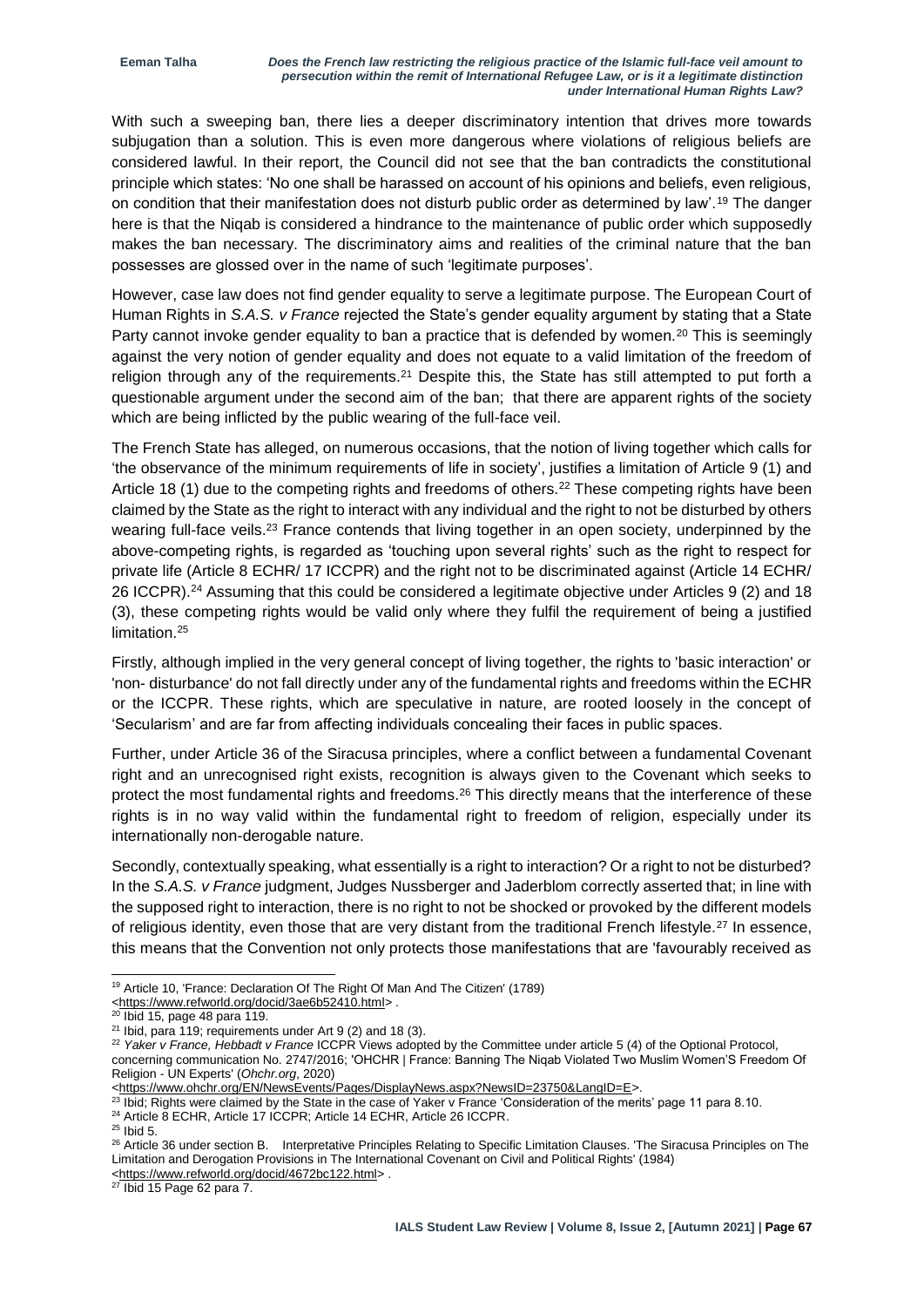inoffensive but also those that offend, shock or disturb'. The same is true for dress codes demonstrating apparent radical opinions.<sup>28</sup> Hence, for France to achieve a true definition of an 'open society', it must accept that pluralism, tolerance, and broadmindedness are all facets of such a democratic and secular state.<sup>29</sup>

Concerning the State's link to the right to private life, it can hardly be argued that an individual has a right to enter into contact with others in public places, against their will.<sup>30</sup> Otherwise, such a right would have to be accompanied by a corresponding obligation and this would be incompatible with the spirit of the Convention. Again, the dissenting judges contended that while communication is admittedly essential for life in society, the right to respect for private life also comprises the right not to communicate and not to enter into contact with others in public places. Virtually, the right to be an outsider. <sup>31</sup> Although the majority court did not agree with the differing views presented above, I find only the dissenting judges' arguments to be of substance in the decision. The majority upheld the ban to be nondiscriminatory under limited arguments underpinned by the margin of appreciation given to France.<sup>32</sup> It must be noted here that in the European Court of Human Rights, a feeling of danger can only serve as a legitimate ground for the restriction of human rights if there is an objective foundation for such a feeling. Thus, a religious practice cannot be prohibited merely on account that a part of the population finds it offensive or even alarming.<sup>33</sup>

Moreover, the second aim asserted by the State raises serious proportionality issues. Article 2 (II) of the Act broadly exempts clothing that is worn for health reasons, on professional grounds, or that is part of sporting, artistic or traditional festivities or events, including religious processions, or clothing that is authorized by legislative or regulatory provisions.<sup>34</sup> The Human Rights Council rightly contended in *Yaker v France* that the State failed to justify why such competing rights would be 'unfairly obstructed by those wearing the Niqab as a full-face veil, but not by those covering their face in public through the numerous other forms of face veil exempted by the Act'.<sup>35</sup> An individual covering their face with a balaclava has the same effect of concealment as a woman covering her face with a Niqab; then how is one accepted as an exception but the other becomes a disturbance that needs to be permanently removed in public? There are no essential or core rights of a democratic society being upheld in this instance and this aim is not necessary nor proportionate within Article 18 (3). What is surprising is that the State knew this reality before the Act was passed. Even despite the National Advisory Commission on Human Rights advice to the State that it does not have the capacity to determine or limit, whether or not a given matter falls within the realm of religion; the French National Assembly paid no heed to this and stated it was necessary for the State, 'to release women from the subservience of the full face veil'.<sup>36</sup> At the same time, the State continues to claim that 'the general prohibition is not based on a religious connotation of clothes'.<sup>37</sup> The unjustified and uninformed unproportionate aims of the ban pursued by the State have exceeded their margin of appreciation. It is clear that '*the legislative history of the law demonstrates that the intent was to regulate the burqa and niqab, which were specifically identified as the target of the ban'.* 38

<sup>1</sup>  $28$  lbid.

<sup>29</sup> *Authority of Mouvement raëlien suisse v. Switzerland [*GC], no. 16354/06, § 48, ECHR 2012, and *Stoll v. Switzerland* [GC], no. 69698/01, § 101, ECHR 2007-V in which this principle of democracy was affirmed. .

<sup>30</sup> Ibid 30, para 8.

<sup>31</sup> Ibid 15, page 63 para 8.

<sup>&</sup>lt;sup>32</sup> Ibid 28 Para 144-159 The majority asserted that the notion of living together can be pursued as a necessary aim to achieve a democratic society and justify a restriction to the right to freedom of religion. .

<sup>33</sup> Vajnai v. Hungary, 2008 Eur. Ct. H.R., para. 57, [http://hudoc.echr.coe.int/sites/eng/pages/search.aspx?i=001-87404.](http://hudoc.echr.coe.int/sites/eng/pages/search.aspx?i=001-87404) . <sup>34</sup> Article 2 (II) Act No 2010-1192.

<sup>35</sup> Ibid 28 page 12 para 8.10.

<sup>36</sup> Ibid 15 Commission nationale consultative des droits de l'homme – CNCD. page 5; Resolution of the National Assembly 'on attachment to respect for Republic values at a time when they are being undermined by the development of radical practices' page 7 para 24. .

<sup>37</sup> Ibid 28; *State* party's response page 9 para 7.9.

<sup>38</sup> Written Comments of the Open Society Justice Initiative, S.A.S. v. France, App. No. 43835/11, (Eur. Ct. H.R. filed May 7, 2012), available a[t http://www.liberty-human-rights.org.uk/about/legal/interventions/s.a.s.-vfrance-european-court-of-human](http://www.liberty-human-rights.org.uk/about/legal/interventions/s.a.s.-vfrance-european-court-of-human-rights-2012.pdf)[rights-2012.pdf.](http://www.liberty-human-rights.org.uk/about/legal/interventions/s.a.s.-vfrance-european-court-of-human-rights-2012.pdf) .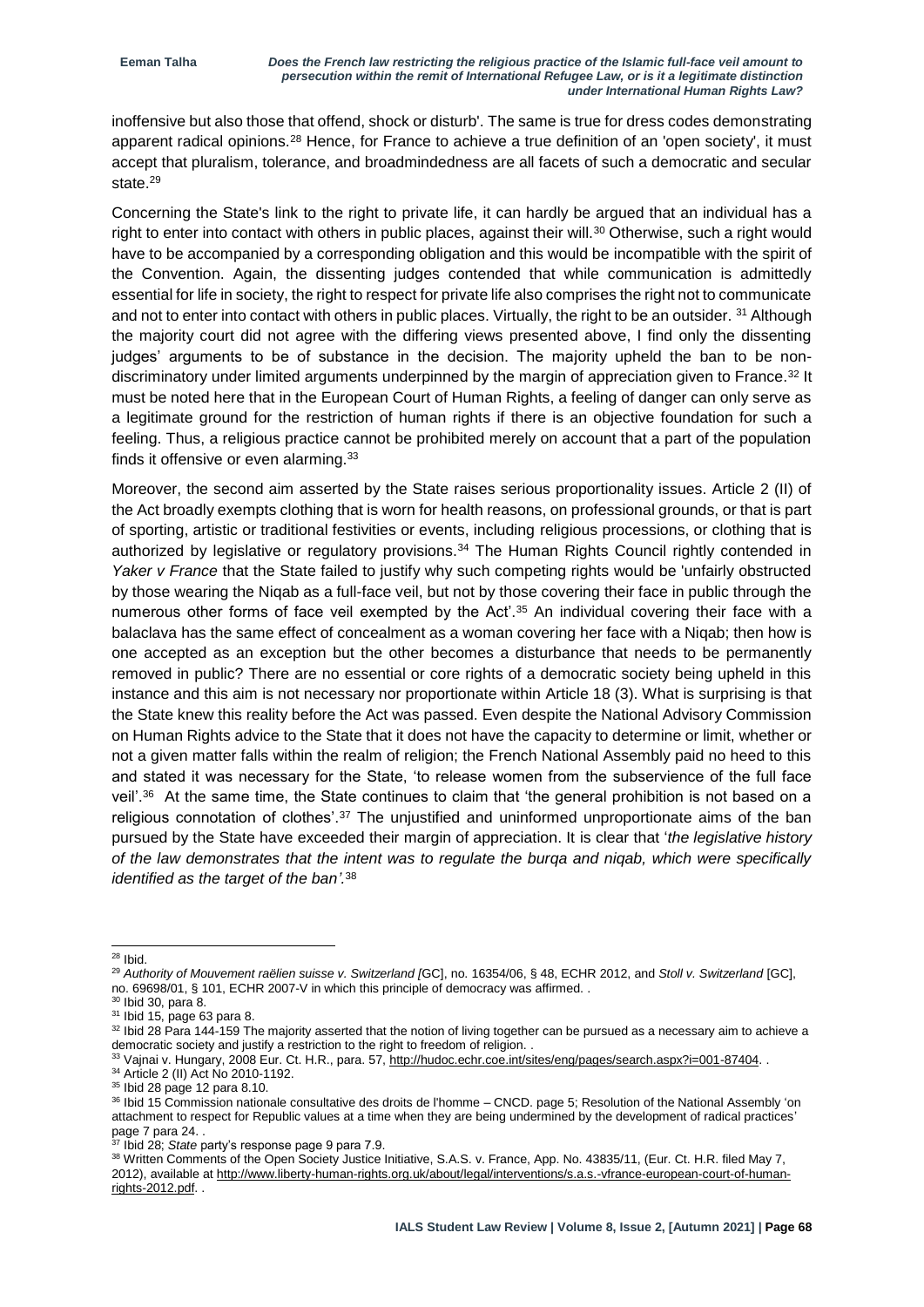Respectively, the last aim of the ban centres on 'Public safety'. It is explicitly mentioned in Article 9(2) as a legitimate aim that may justify proportionate restrictions of religious freedom.<sup>39</sup> The State has misused the claim of upholding public order in trying to justify the full-face veil ban in several cases.<sup>40</sup> They have contended that 'it must be possible to identify all individuals when necessary, to avert threats to the security of persons... and to combat identity fraud'.<sup>41</sup> Several issues arise here. Firstly, the act is not limited to the contexts the State mentions. The permanency of the ban applying at all times in public and not just 'when necessary' has not been justified. Secondly, the State has failed to demonstrate that the wearing of the face veil has previously amounted to, or amounts to, such a threat to public safety that would validate an absolute prohibition - it being a 'general threat' does not suffice. The HRC highlighted this point in *Yaker* by inquiring to the State why there is no mention of threats as a basis for an objective in the statement of purpose of *Act No. 2010* or in the National Assembly resolution, which preceded the adoption of the Act.<sup>42</sup>

The so-called lawful interferences under Articles 8 (2) and 9 (2) of the ECHR and 18 (3) ICCPR of the ban have been considered proportional to the legitimate purposes.<sup>43</sup> Yet, the existence of previous legislation providing for the uncovering of one's face in public spaces questions the necessity of *Act no 2010*. 44 In the previous law, public spaces providing for uncovering one's face for specific purposes or at specific times, such as security checks and identity checks, or in specific locations, such as schools and hospitals were required.<sup>45</sup> Where such law was already present, the State failed to explain in which ways this was not adequate and why an absolute ban had to be introduced. Proportionality wise, the dissenting committee members in *Yaker v France* claimed that the absolute ban was 'necessary due to the several terrorist attacks since the *S.A.S.* judgment', so the need to quickly identify 'suspects' who travel in Niqabs was now essential.<sup>46</sup> The State upheld this argument. The fact that an individual wearing a Niqab may be automatically deemed a terrorist suspect till her face is revealed is a form of Islamophobia, effectively terrorizing a piece of clothing.<sup>47</sup> The legitimate purpose of the ban begins to heavily conflict here. Above, the gender equality aim is said to be protecting Muslim women from being oppressed by their Niqab, yet here the public order aim is protecting everyone else from a Niqabwearing Muslim woman.<sup>48</sup> However, when we focus on the Niqab-wearing Muslim woman we realise that this ban obliges her, if she does not wish to risk a criminal penalty, to refrain from wearing the fullface veil in public, while for her doing so is a religious duty. The only way for her to wear the veil is to avoid moving about in public. Consequently, this is an infringement of her right to respect for her private life and expression where she is now expressly prohibited from dressing as she chooses in public.<sup>49</sup> In turn, this then violates her right to movement to go into public and associate with others.<sup>50</sup>

Such laws run counter to the intended goals of an 'open society' by further marginalising an already subjugated minority. The HRC in *Yaker* agreed with this, contending that more respectful and dignifying measures could have easily been taken to fulfil the public order aim; such as education, awarenessraising against the negative implications of the veil, and enacting a limited ban enforced through appropriate non-criminal sanctions in specific social contexts.<sup>51</sup> However, the reality is that the absoluteness of the ban is in force. With this unqualified nature, the ban is wholly counterproductive

<sup>&</sup>lt;sup>39</sup> Art 9 (2) ECHR.

<sup>40</sup> Take *Yaker* and *Hebbadt v France* and *SAS v France for the most relevant examples.*

<sup>41</sup> *Yaker v France Issues and proceedings before the Committee para 8.7.*

<sup>42</sup> Ibid, National Assembly Resolution of 11 May 2010.

<sup>43</sup> Article 8 (2) ECHR; Ibid 5 and 10.

<sup>44</sup> As contended by concurring Committee members Ilze Brands Kehris and Sarah Cleveland in *Yaker v France page 16'.* <sup>45</sup> Ibid.

<sup>46</sup> Dissent of Judges Manuel and Santo Paos in *Yaker v France* Page 20 Annexe IV, para 12. In the SAS judgment, the majority court had rejected the State's public safety argument. .

<sup>47</sup> Ibid 18; page 517.

<sup>48</sup> *Leyla Sahin v Turkey* (2004) ECHR 299 (Fourth Section), para 101; see also *Leyla Sahin v Turkey* (2005) ECHR 819, para 108.

<sup>&</sup>lt;sup>49</sup> Article 8 ECHR, Article 17 ICCPR; right to respect of private life, Article 10 ECHR, Article 19 (2) ICCPR right to freedom of expression.

<sup>50</sup>Article 11 ECHR, Article 21 ICCPR; freedom of assembly and association, Article 2 of *Protocol No. 4 to the Convention for the Protection of Human Rights and Fundamental Freedoms,* Article 12 ICCPR; freedom of movement.

<sup>51</sup> Ibid 28 Joint opinion of Committee members Ilze Brands Kehris, Sarah Cleveland, Christof Heyns, Marcia V.J. Kran and Yuval Shany (concurring) page 15 para 3.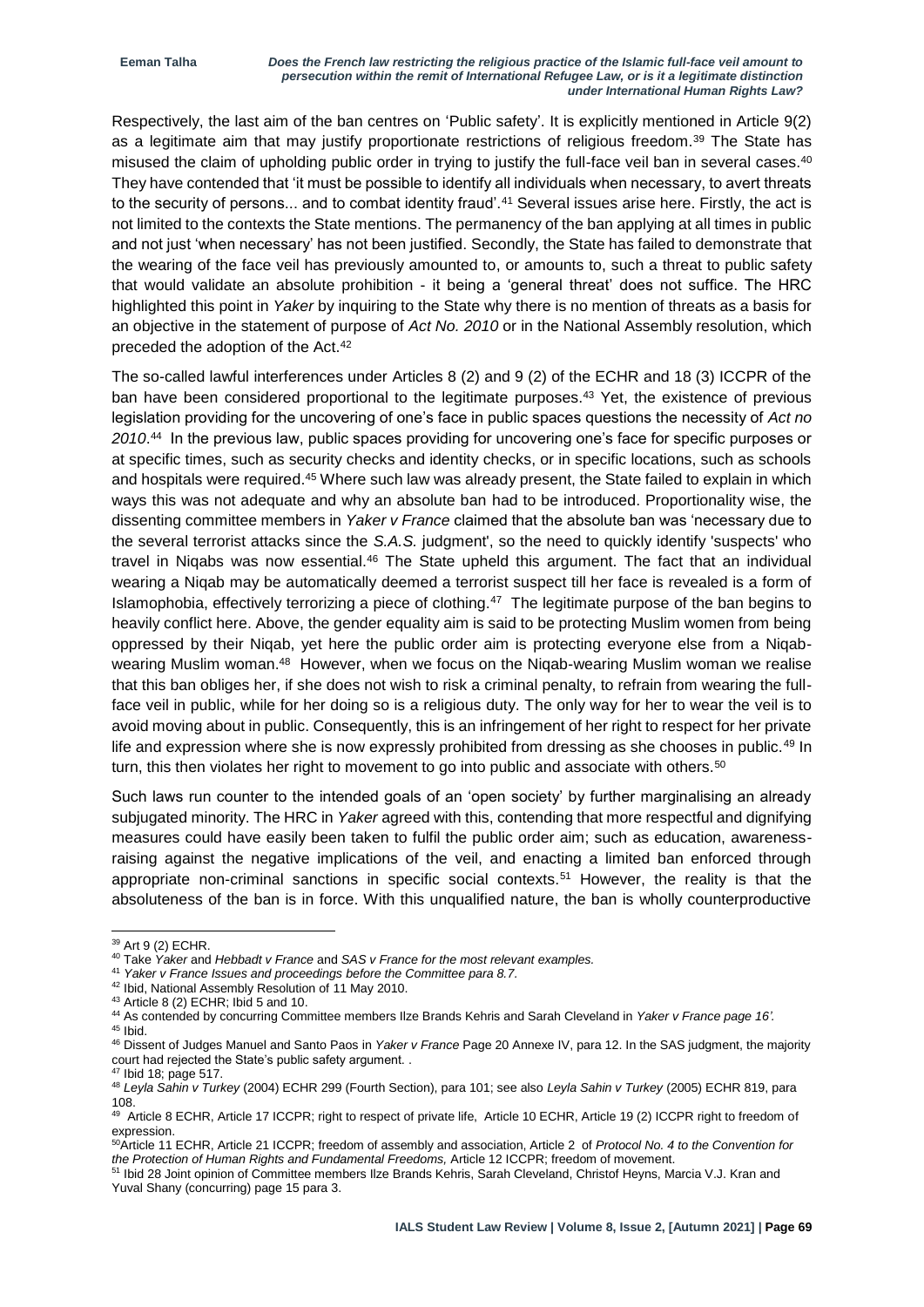from the perspective of the targeted Muslim women and the aims it stated by restricting women's rights instead of furthering them and reducing social interaction.<sup>52</sup>

The Committee in *Yaker* held that the ban was disproportionate and underlined that it 'confined women to their homes, impeding their access to public services... and developed a negative stereotype through criminalizing an innocent form of lawful expression'.<sup>53</sup> *Brems* furthers this and rightly contends that at least under the previous legislation, women wearing a face veil were interacting in numerous ordinary ways with society at large. It became evident from her findings that since the ban, this group of women's social interactions has decreased. They are afraid of an encounter with the police as well as the harassment and aggression by strangers.<sup>54</sup> Hence, instead of an environment of open and increased social interaction, the effect of the ban on this group is a 'deterioration of their social life, their interactions with society at large, and their mobility'. <sup>55</sup> In turn, Article 14 of the ECHR is severely compromised.<sup>56</sup>

This violation is increased by the criminal sanctions placed upon the ban. Article 3 of the Act underlines the criminal sanction; 'Failure to comply with the prohibition outlined in Article 1 shall be punishable by the fine envisaged for offences of the second category'.<sup>57</sup> Instantly, this approach treats a face-veiled woman more as a perpetrator of a serious offence rather than a French citizen or victim of abuse who has been forced to wear the Niqab. The argument of the ban protecting women who are being oppressed to wear the veil becomes even more doubtful. This is due to the fact that one year after the ban was implemented, the French Ministry of Interior reported that 299 women had received a fine or warning for wearing the full-face veil, yet there was no mention of any application to men - where the fine is for the protection of those women forced to wear the veil, there is no evidence that such warnings or fines are used to help women who might be victims of abuse.<sup>58</sup> Hence, the idea of protecting women against the imposition of a face veil cannot justify a face-covering ban unders Article 9 or 18. 59

Lastly, the principle of legality under customary IHRL must be discussed briefly. The ECtHR held in the leading *The Sunday Times v United Kingdom* case that two requirements flow from the expression 'prescribed by law'.<sup>60</sup> First, 'the law must be adequately accessible'; and second, 'a norm cannot be regarded as "law"'. It is evident that the ban under *Act no 2010* is by no means necessary nor reasonable by criminalising a face veil, neither through its legitimate purposes or its proportionality. The ECtHR recognizes that 'a general policy or measure that has disproportionately prejudicial effects on a particular group may be considered discriminatory.' <sup>61</sup> Where this ban has had repressive rather than inclusive measures, ostracizing a group in society, it can be rebutted to be 'prescribed by law'.<sup>62</sup>

It seems the ban is achieving exactly the opposite of what it intended to achieve. The Committee in *Yaker* noted that fewer than 2,000 women wear the full-face veil in France and that the vast majority of checks under the Act have been performed on women wearing the full-face veil.<sup>63</sup> This, along with the evidence presented in this section highlights that the French legislators were not concerned with the impact on women who wear a face veil, but instead with the effect on people who are confronted with women wearing the face veil. People for whom the sight of a face veil is an affront to women's dignity, who do not want to interact with a woman wearing a face veil in shops or on the street, and who feel unsafe when they come across a face veil because they associate it with terrorism and fundamentalist Islam; it is those people whom the ban seeks to protect. With such inherent violations of the rights

http://hudoc.echr.coe.int/sites/eng/pages/search.aspx?i=001-83256 ECtHR. .

<sup>-</sup> $52$  Ibid 18, page 550.

<sup>53</sup> HRC in *Yaker* page 13 para 8.16/7; again violations of articles 11 and 12 ECHR come into question. .

<sup>&</sup>lt;sup>54</sup> Ibid 18; Such fears have become reality- for recounts on the abuse Niqab wearing Muslim women have faced see pages 524 and 540. .

 $55$  Ibid 18; page 540.

<sup>&</sup>lt;sup>56</sup> Article 14 ECHR; prohibition from discrimination (esp. On the basis of religion and sex).

<sup>57</sup> ibid 3 Article 3.

<sup>58</sup> *The Sunday Times v United Kingdom* ECHR April 26, 1979.

<sup>59</sup> Ibid 18; page 545.

<sup>60</sup> Ibid 62; para 47.

<sup>61</sup> *D.H. v the Czech Republic*, App. No. 57325/00, 2007-IV Eur. Ct. H.R., para. 175,

<sup>62</sup> Ibid 18; page 541.

<sup>63</sup> Ibid 28 page 10 para 8.2.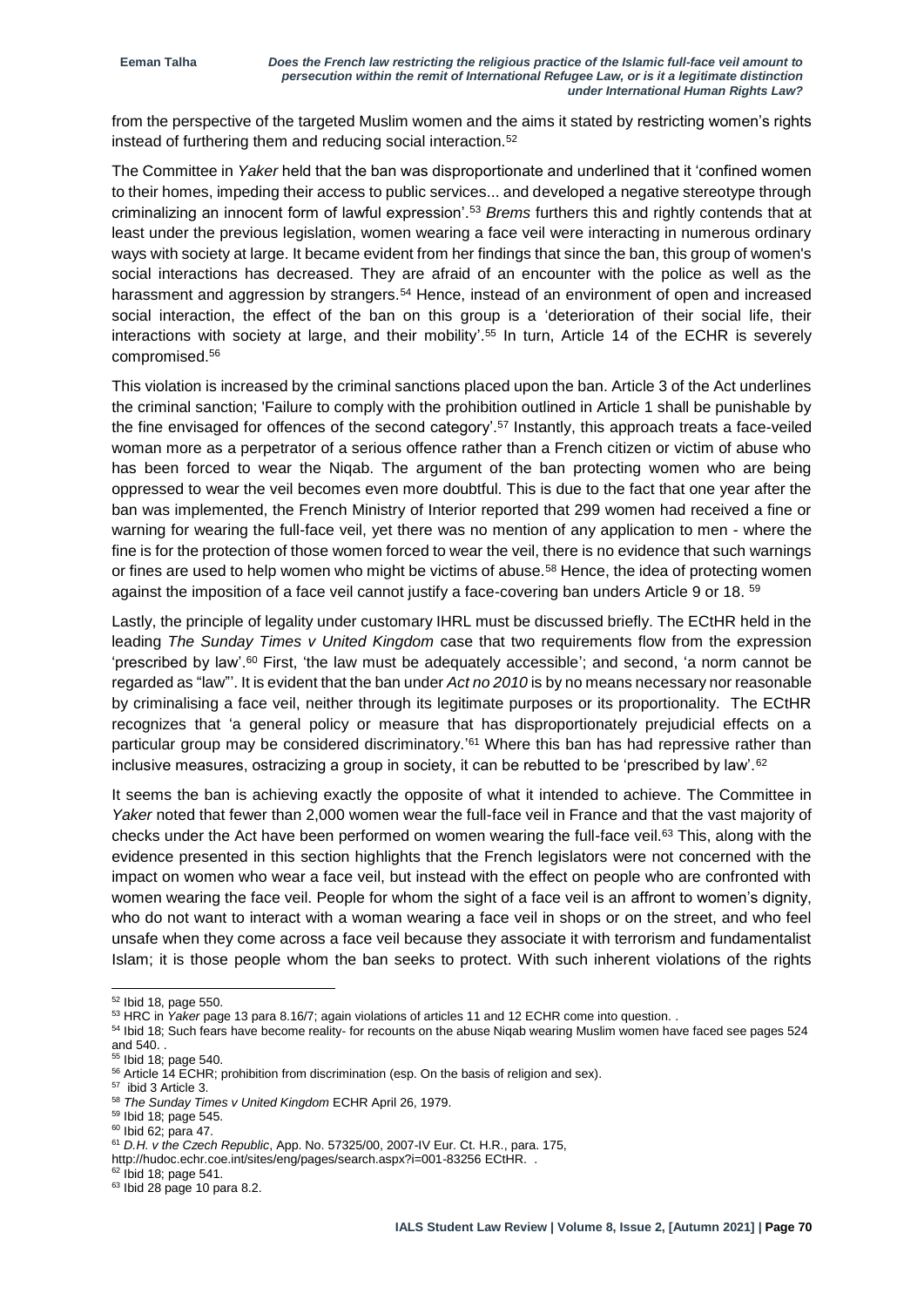mentioned, specifically Articles 9 and 18 in question, it was not about the visibility of faces in general but specifically the Islamic face veil; 'this is a case where the "indirect" discriminatory treatment comes very close to direct discrimination'. 64

#### **Section Three: How such discrimination can amount to persecution**

It has been proved that *Act no 2010* does not simply qualify as a legitimate distinction under IHRL but amounts to indirect discrimination. This section will demonstrate how such discrimination can enter into the realm of persecution under International Refugee Law. There is evidence of direct discrimination as mentioned above but this will not be discussed in the scope of this paper.<sup>65</sup>

Firstly, it is important to identify what persecution is on the European and International level, respectively relating this to religion-based refugee claims. Particularly relevant to the discriminated group discussed, the 1951 Refugee Convention states that the term 'refugee' shall apply to any person who: 'owing to a well-founded fear of persecution for reasons of race, religion, nationality, membership of a particular social group, or political opinion... is unwilling to avail himself of the protection of that country'.<sup>66</sup> Under IHRL, specifically in the 1951 Convention, the concept of persecution is not defined.<sup>67</sup> The UNHCR has stated that the core concept of persecution was deliberately not defined, suggesting that the drafters intended it to be interpreted flexibly so as to encompass the changing forms of persecution - it encompasses human rights abuses or serious harm but not always within a repetitive element. From Article 33 of the 1951 Convention<sup>68</sup>, it can be inferred that a threat to life or physical freedom constitutes persecution, as would other serious violations of basic human rights. 'Serious violations' and 'basic human rights' are neither defined nor identified under IHRL.<sup>69</sup> IHRL does not help greatly in determining persecution and there is consequently much difficulty with establishing a violation that amounts to persecution on the basis of religion under International law. However, it is understood that any violation of an absolute right would constitute persecution, Article 18 ICCPR being an absolute right.<sup>70</sup> Also, the freedom of religion exercised by Niqab wearing Muslim Women enters the scope of the internationally 'protected interests' of Article 1A (2) of the Convention. In *Kassatkine v Canada,* the Federal Court stated that 'a law which requires a minority of citizens to breach the principles of their religion is patently persecutory under Article 1 A (2)'. <sup>71</sup> It must be noted that the threshold of persecution under Article 1A (2) of the Convention is very difficult to attain, and not every violation of the right to manifest one's religion or belief will be sufficient to warrant recognition of refugee status.<sup>72</sup> Yet, discrimination can constitute persecution if there has been a persistent pattern of it which in itself constitutes a: 'severe violation of the prohibition of non-discrimination<sup>73</sup>, by seriously restricting the applicant's enjoyment of other human rights - such as the right to practise his or her religion'.<sup>74</sup> This is known as persecution on 'cumulative grounds' and is the most relevant form of persecution that can be proven in this instance. Being compelled to forsake or conceal one's religious belief, identity, or way of life where this is

-

<sup>71</sup> *Kassatkine v Canada* (1996) 119 FTR 127.

 $64$  Ibid 15; Final Observations Discrimination on the basis of religion and sex. .  $65$  Ibid.

<sup>66</sup> Article 1A (2), UN General Assembly, *Convention Relating to the Status of Refugees*, 28 July 1951, United Nations, Treaty Series, vol. 189, p. 137, available at[: https://www.refworld.org/docid/3be01b964.html](https://www.refworld.org/docid/3be01b964.html) .

 $67$  Ibid.

<sup>68 &#</sup>x27;Handbook And Guidelines On Procedures And Criteria For Determining Refugee Status Under The 1951 Convention And The 1967 Protocol Relating To The Status Of Refugees' (2011) HCR/1P/4/ENG/REV. 3., para 51. .

<sup>69</sup> John Tobin, 'Assessing GLBTI Refugee Claims: Using Human Rights Law to Shift the Narrative of Persecution Within Refugee Law' (2012) 44 Journal of International Law and Politics 447, 484. .

<sup>70</sup> 'UNHCR Statement On Religious Persecution And The Interpretation Of Article 9(1) Of The EU Qualification Directive' (2011) C-71/11 & C-99/11 [<https://www.refworld.org/docid/4dfb7a082.html>](https://www.refworld.org/docid/4dfb7a082.html) accessed 10 December 2019; page 8 para 4.12; Absolute rights are those that can't be restricted or derogated from in times of emergency. .

<sup>72</sup> Article 1A (2) Refugee Convention, UNHCR Handbook para 51; *Fosu v Canada (Minister of Employment & Immigration)*  [1994] 90 FTR 182 para 5; *Irripuge v Canada (Minister of Citizenship and Immigration)*, 2000 CanLII 14764 FC para 44,46,50- 51 and 55. .

<sup>&</sup>lt;sup>73</sup> Article 7 ICCPR; prohibition of discrimination; 'Guidelines On International Protection: Religion-Based Refugee Claims Under Article 1A(2) Of The 1951 Convention And/Or The 1967 Protocol Relating To The Status Of Refugees HCR/GIP/04/0628 April 2004' (2004) 16 International Journal of Refugee Law. .

 $74$  Ibid  $73$ ; paras 53 and 55...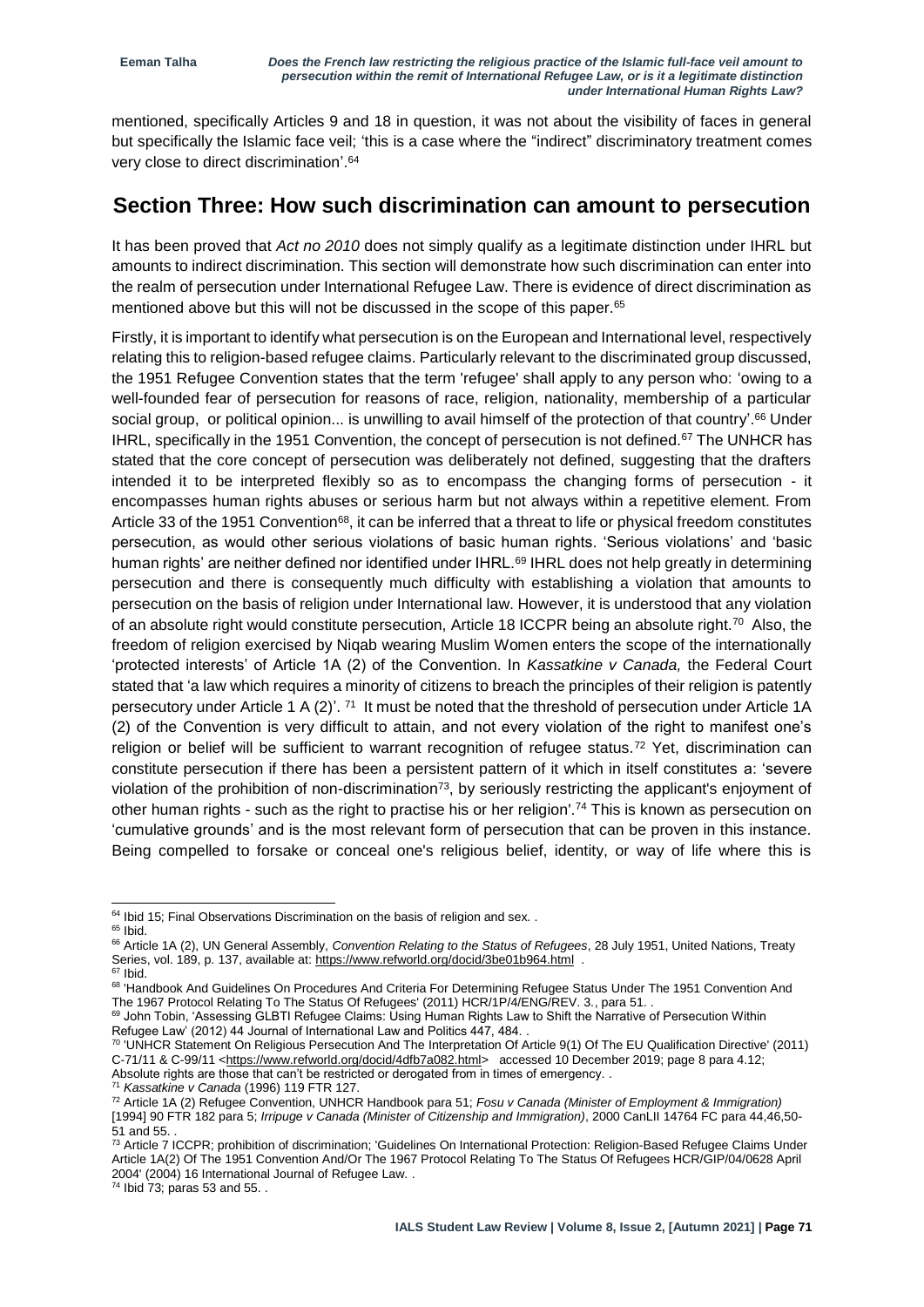instigated by the State may itself be a pattern of measures that cumulatively amount to persecution.<sup>75</sup> The collective forms of ill and degrading treatment under *Act no 2010* can amount to persecution from seriously violating several human rights of full-face veiled Muslim women, and this is specifically true for those rights that are not non-derogable under the ECHR and ICCPR.<sup>76</sup>

In the European Union, member states have agreed on a human rights approach to defining persecution with the adoption of the Qualification Directive (QD).<sup>77</sup> The wording of Article 9 of the QD leads to a similar interpretation as Article 33 ICCPR above. Article 9 (1) states that acts of persecution must be sufficiently serious to serve as a severe violation of basic human rights or (*2) be an accumulation of*  various measures... which are as severe.<sup>78</sup> It expressly accepts persecution on cumulative grounds and further lists that acts of persecution can take the form of *legal, administrative, police, and/or judicial measures which are in themselves discriminatory or implemented in a discriminatory manner; (c) prosecution or punishment, which is disproportionate or discriminatory.<sup>79</sup>* The blanket ban satisfies the form of legal persecution and disproportionate prosecution through the discriminatory effects of its legal measures and imbalanced criminal sanctions.

Article 4 (3) (c) of the QD also provides other provisions that are relevant in determining whether an act amounts to persecution; '*the individual position and personal circumstances of the applicant'* are to be taken into account.<sup>80</sup> A significant factor within this is the individual and personal practice of the religion when determining the seriousness of a violation. The 'core area' of an individual's right to freedom of religion cannot be determined objectively but is self-determined and context specific. Wearing a fullface veil for women is not central to the Islamic religion but is a significant part of Islam **for** the individual women who wear it. This could therefore still constitute persecution on the basis of her individual belief being stripped from her.<sup>81</sup> The UNHCR further states that where a prohibited or punishable behaviour forms part of an applicant's religion, it's likely a well-founded fear of persecution can be confirmed.<sup>82</sup>

In detail, persecution can be reached through the violation of Articles 9 and 18 from the ban not being necessary under Articles 18 (3) and 9 (2) to protect public order or the rights of others living in France. As a non-derogable right, any threat to Article 18 is presumptively within the ambit of a risk of 'being persecuted' since no justification for the breach is acceptable. Second, the flexibility within the limitations of the right does not mean that the French government can *carte blanche* violate rights allegedly in the name of 'broader interests'.<sup>83</sup> The broader interests under the baseless name of 'competing rights' as outlined in section 2 have been severely violating the fundamental rights to privacy, freedom of expression, movement, and assembly of Niqab-wearing Muslim Women.<sup>84</sup> Essentially rendering a woman confined to her own home because she will be prosecuted if she walks outside, strips her of the basic rights of a citizen's freedom within a State. The applicant in *SAS v France* stated '.*..as a result of the implementation of Loi no. 2010- 1192 I now live under the threat of both State prosecution and public persecution… I am now vilified and attacked on the streets of the Republic I live, effectively reduced to house arrest, virtually ostracized from public life and marginalized*.' <sup>85</sup> If this does not highlight the clear infringements of the basic rights above then the violation of each clause in Article 18 (1) ICCPR will magnify them; '*This right shall include freedom to... either individually or in community with others and in public or private, to manifest his religion or belief in worship, observance'. <sup>86</sup>* This

<sup>77</sup> Council Directive 2004/83/EC Of 29 April 2004 On Minimum Standards For The Qualification And Status Of Third Country Nationals Or Stateless Persons As Refugees Or As Persons Who Otherwise Need International Protection And The Content Of The Protection Granted' (2004) [<https://www.refworld.org/docid/4908758d2.html>](https://www.refworld.org/docid/4908758d2.html).

 $79$ Ibid art 9 (2) (a) (b) (c).

<sup>75</sup> J. M. Lehmann, 'Persecution, Concealment And The Limits Of A Human Rights Approach In (European) Asylum Law - The Case Of Germany V Y And Z In The Court Of Justice Of The European Union' (2014) 26 International Journal of Refugee Law. .

 $76$  lbid, para 4.15; rights such as those mentioned in section 2 see ibid 56 and 57.

<sup>78</sup> Article 9 (1) (a) and (b) Chapter 3 of the Qualification Directive, Directive 2004/83/EC of 29 April 2004.

<sup>80</sup> Ibid 78 para 4.16.

<sup>81</sup> Ibid 78 para 4.2.7.

<sup>82</sup> Ibid 78 para 4.3.2.

<sup>83</sup> Liu v MIMA 2001 FCA 257 Aust.Fed.Ct.

<sup>&</sup>lt;sup>84</sup> Ibid 53 and 53.

<sup>85</sup> Ibid 18 Page 524.

<sup>86</sup> Ibid 4.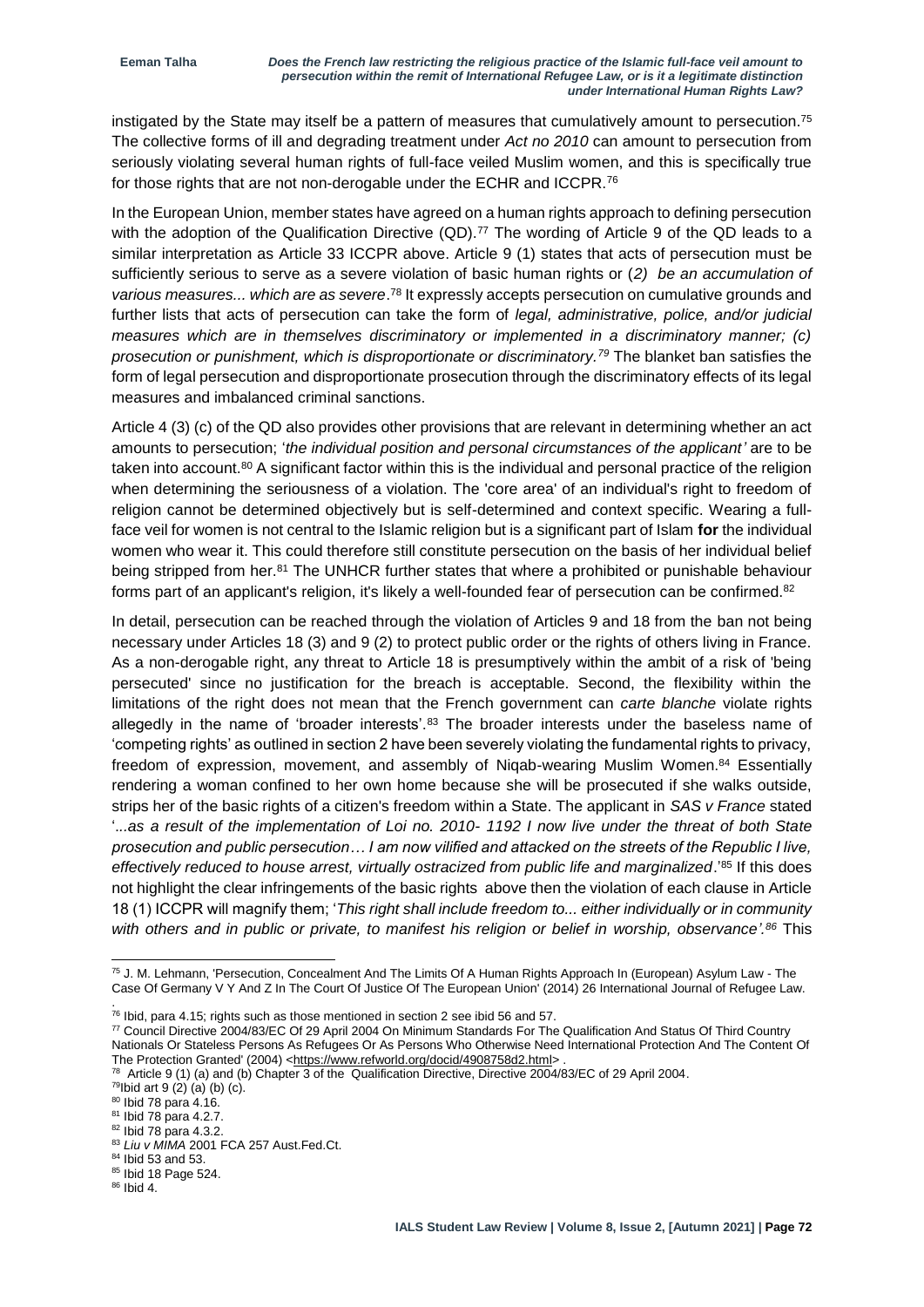underlines that the rights to freedom of movement, assembly, and expression are enshrined within the manifestation of religion, yet still ignored and further derogated by the State. This derogation is furthered by the Niqab being the only form of full-face veil which has no exceptions under the *Act.* The State has an intention **to** discriminate against Muslim women by essentially erasing the observance of a Niqab in the French Republic. This is a clear form of degrading treatment under the principles of prohibition of torture.

In *ex parte Khan,* the court found that the claim of two Pakistani men who were committed Christian preachers, who had consequently incurred the displeasure of Muslim employers and physical attacks from Muslim locals, did not amount to persecution on the basis of religion as they did not have a wellfounded fear.<sup>87</sup> The judges held that the two men could 'avoid the risk of persecution' by finding internal protection and moving to another region in Pakistan.<sup>88</sup> What the court failed to see here is that this position is surely at odds with a central purpose of Refugee law, namely to make it possible for persons within the ambit of a protected interest (religion) to avoid the 'prisoner's dilemma' of either renouncing their identity or facing persecution.<sup>89</sup> In the same way, France has forced such a dilemma upon Muslim women. The fact that a Muslim woman has no other option but to renounce a fundamental characteristic of her character to 'avoid the risk of persecution' or wear it and face abuse from society or be confined to her home, does not equate to protection. Moreover, the court in *Re Woudneh* held: 'the mere fact of the necessity to conceal your faith would amount to support for the proposition that the applicant had a well-founded fear of persecution on religious grounds'. <sup>90</sup> To further prove that the ban equates to persecution, we apply the 'reasonable test' as laid out in *LSLS v MIMA.<sup>91</sup>* Within this, it was only reasonable for an applicant to avoid the risk of persecution where the concealment of their faith would not require them to retreat from the *physically identifying features* of the group to which they belonged.<sup>92</sup> Here, the ban is objectively *requiring* Muslim women to remove their greatest fundamental identity with the threat of being prosecuted if not: this fully establishes an objective well-founded fear.

#### **Conclusion**

It has been made clear that the ban is infringing on the most fundamental elements of Niqab-wearing Muslim women's identity, marginalising them to the confinement of their own home. Under the claims of gender equality, protection of others in society, and public order, the State has been able to carefully restrict and criminalise the manifestation of the freedom of religion exercised by Muslim women. Evidentially, through discussions under the Refugee Convention and the QD, it has been argued such forms of degrading treatment prove that this law is not simply an act of legitimate distinction but a specific target to the derogation of the freedom of religion exercised by Muslim women.

It falls within the powers of the State to provide a secure environment in which individuals can freely live together in their diversity. This is a pillar of a democratic and secular republic like France. The ban profusely vows to better the view of 'living together', but it seems that it has taken undemocratic and sectarian steps to achieve its goal of 'living without the disturbing sight of the otherness of the minority'.<sup>93</sup>

To conclude, this severe subjugation and ill-treatment of an innocent group are painfully encapsulated by the applicant in *SAS v France*; '…*criminalisation, or rather the political scaremongering that preceded it, has incited the public to openly abuse and attack me whenever I drive wearing my veil. Pedestrians and other drivers routinely now spit on my car and shout sexual obscenities and religious bigotry. I now feel like a prisoner in my own Republic, as I no longer feel able to leave my house, unless it is essential.* 

<sup>-</sup><sup>87</sup> *Ex parte Khan* Eng. Dec. No. CO/3988/99 (Eng. QBD) 2000.

<sup>88</sup> Ibid para 67.

<sup>89</sup> Rodger PG Haines, James C Hathaway, and Michelle Foster, 'Claims to Refugee Status Based On Voluntary But Protected Actions: Discussion Paper No. 1 Advanced Refugee Law Workshop International Association Of Refugee Law Judges Auckland, New Zealand, October 2002' (2002) 15 International Journal of Refugee Law. page 434.

<sup>&</sup>lt;sup>90</sup> Re Woudneh and MILGEA Dec No G86 of 1988, Australian Federal Court. .

<sup>91</sup> *LSLS V MIMA* 2000 FCA 211 Australian Federal Court.

<sup>92</sup> Ibid para 59.

<sup>93</sup> Eva Brems, 'The European Court of Human Rights and Face Veil Bans' (*E-International Relations*, 2020) <https://www.eir.info/2018/02/21/the-european-court-of-human-rights-and-face-veil-bans/> accessed 12 December 2019. .